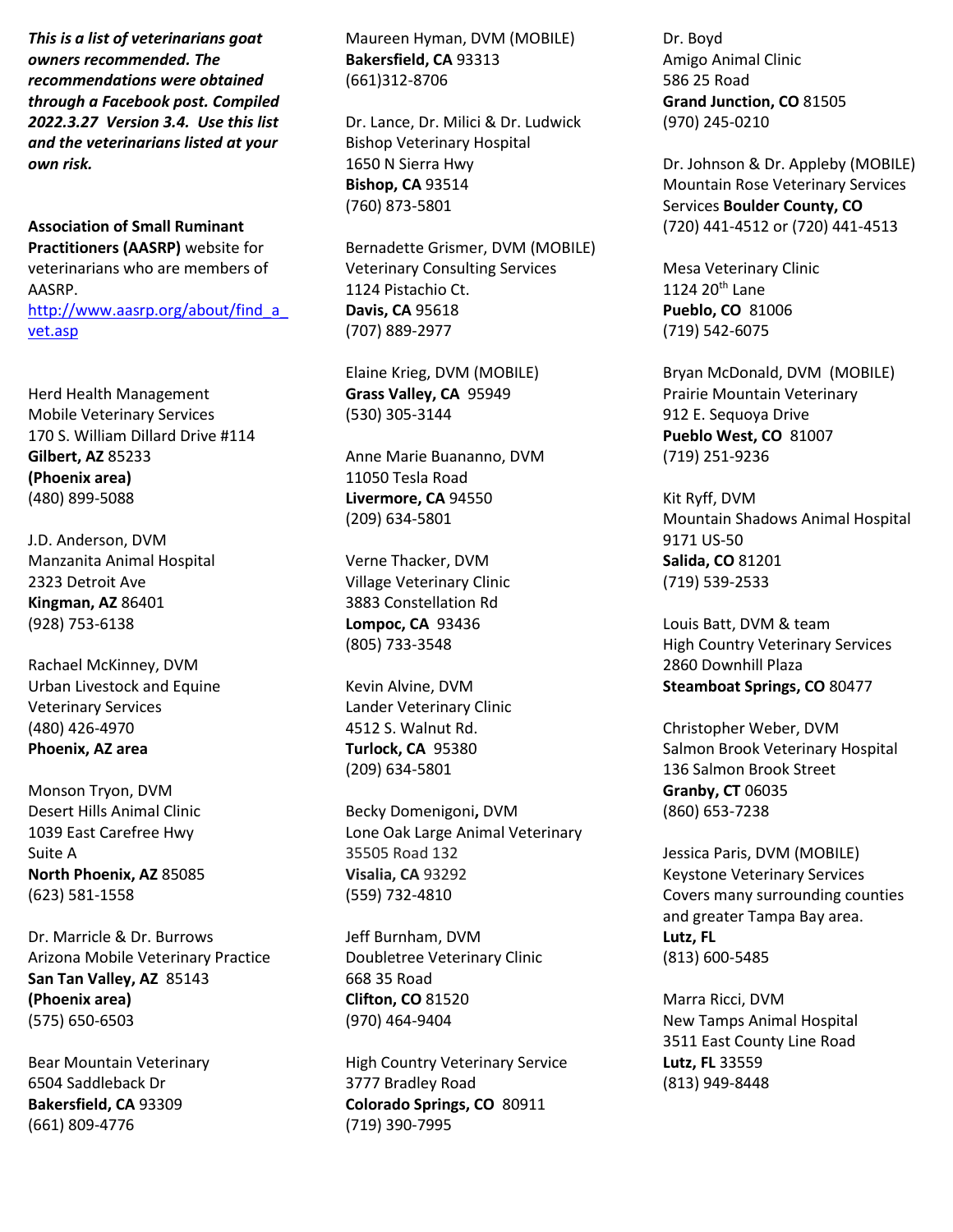Katelyn Menacho, DVM Oak Hammock Large Animal Veterinary Services 11751 Twitty Rd **Sebring, FL** 33876 (863) 655-3155

Randy Esbeck, DVM Sawnee Animal Clinic 1826 Canton Hwy. **Cumming, GA** 30040 (770) 887-1900

Seth Stowers, DVM (MOBILE) Hillside Veterinary Services, LLC **Dawsonville, GA** 30534 470-326-0567

Rachel Friedrich, DVM Iowa State University 1255B Veterinary Field Services Bldg. **Ames, IA** 50011 (515) 294-1185

Sara Jacobsen, DVM Animal Health Clinic 231 Rich Lane **Blackfoot, ID** 83221 (208) 785-5580

Tony Parsons, DVM Blackfoot Animal Hospital 401 W. Collins Road **Blackfoot, ID** 83221 (208) 785-1960

Bruce Gardner, DVM Heartland Animal Hospital 203 Illinois Ave. **Council, ID** 83612 (208) 253-6444

Dan Dombroski, DVM Animal Medical Center of Emmett 2588 Waterwheel Rd. **Emmett, ID** 83617 (208) 365-5396

Janet Kershner, DVM Willowcreek Animal Hospital 796 E Iona Rd **Idaho Falls, ID** 83401 (208) 529-4081 *Also works in St. Anthony, ID* Drs. Grace, Grimmett & Glader Mobile & Clinic Sandpoint Area Veterinary Services Baldy Park Dr., Unit #4 **Sandpoint, ID** 83864 (208) 946-1998

Janet Kershner, DVM Fremont Animal Care Ctr 1075 S Yellowstone Hwy **St Anthony, ID** 83445 (208) 624-7218 *Also works in ID Falls*

Dr. Morrow & Dr. Brix Shelby Veterinary Services 1829 W. Main St. **Shelbyville, IL** 62565 (217) 774-5464

Justin Busck, DVM (MOBILE) Hoof Beats Mobile Veterinary Service 3410 N 50 W **Anderson, IN** 46012 317-628-9493

Darcy Clark Crook, DVM New Ross Veterinary Services 9806 E. US 136 **New Ross, IN** 47968 (765) 723-1755

StockVets, LLC 5280 W. 100 S. **Rensselaer, IN** 47978 (219) 866-3636

James Holcher, DVM Airport Veterinary Clinic 1224 State Road 46 **Terre Haute, IN** 47803 (812) 877-3087

Hillary Slaven, DVM West Central Veterinary Service 212 West US Highway 136 **Veedersburg, IN** 47987 (765) 294-2203

Eddy Grimes, DVM South Central Veterinary 542 Plum Springs Loop **Bowling Green, KY** 42101 (270) 282-2564

Crocker Animal Clinic 1010 S Main St. **Franklin, KY** 42134 (270) 586-9000

Dr. Eaton, Dr. Lumley, Dr. Forbes EquidDoc Veterinary Services 369 Main Street Suite #1 **Spencer, MA** 01562 (508) 885-4205

Brian Blanchard, DVM (MOBILE) 51 Western Ave, Suite 1 **Fairfield, ME** 04937 (207) 453-7387

Joanna Hay, DVM Michigan Mixed Animal Veterinary Services 68663 C.R. 388 **South Haven, MI** 49090 (269) 767-7524

John Hucker, DVM Lester Prairie Vet Clinic 18743 Babcock Ave. **Lester Prairie, MN** 55354 (320) 395-2421

Dr. Evans & Dr. Loula Christian County Vet 8748 MO-14 **Clever, MO** 65631 (417) 743-2287

Animal Clinic of Diamond, LLC 20160 Highway J **Diamond, MO** 64840 (417) 325-4136

Michael Pesato, DVM Mississippi State University College of Veterinary Medicine 240 Wise Center Drive **Starkville***,* **MS** 39759 (662) 325-1067

Ivy Oakley Heath, DVM Faithful Friends Veterinary Clinic 5477 NC-11 S **Kinston NC** 28530 (252) 524-3384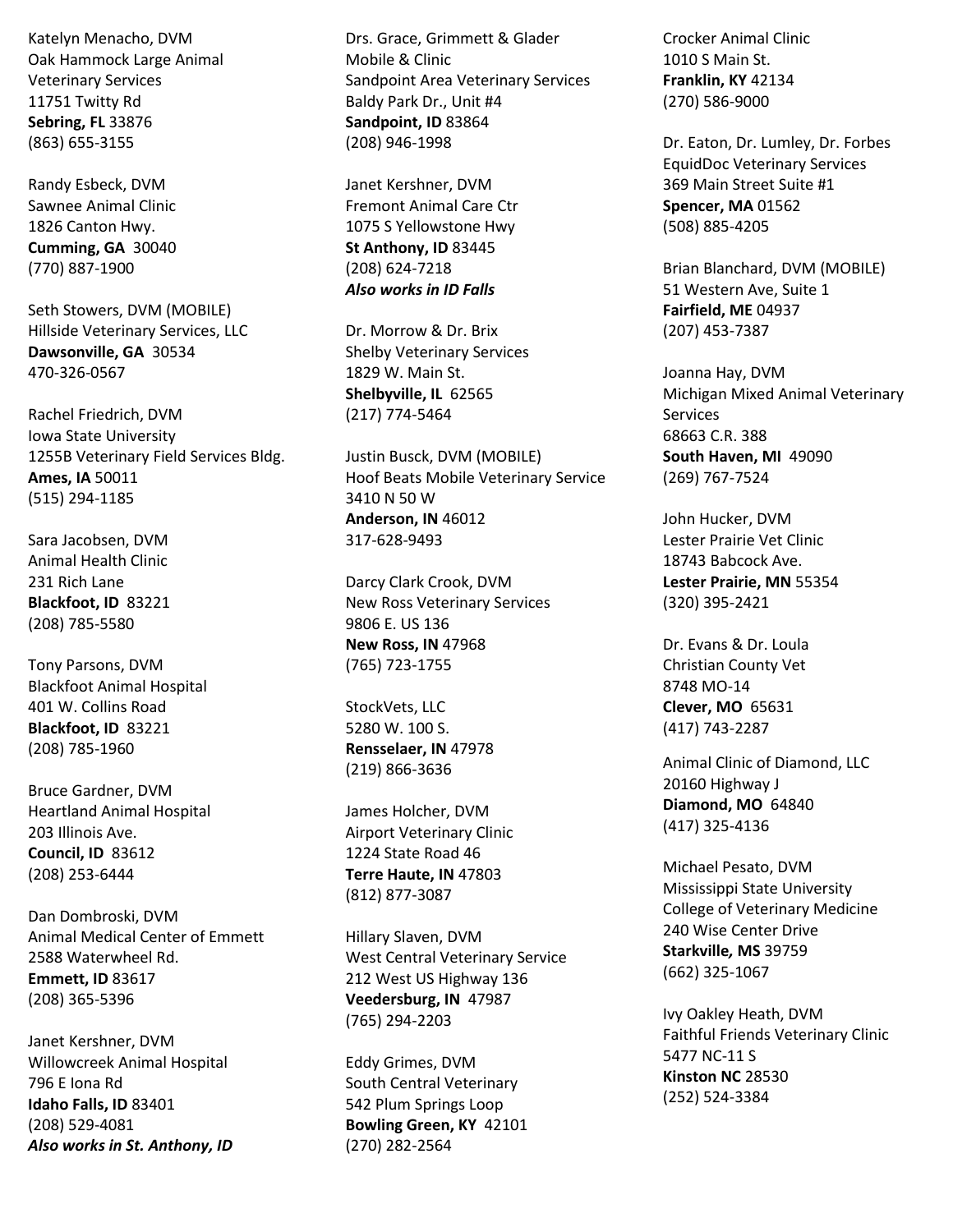Rachel Butterworth-Tice, DVM Rutherford Large Animal (MOBILE) 361 Aydlotte Rd. **Ruthfordton, NC** 28139 (828) 447-9600

Green Mountain Bovine & Equine 27 Bovine Blvd **West Chesterfield, NH** 03466 (603) 256-8400

Simon George, DVM Deerfield Veterinary Hospital 150 S. Rd. **Deerfield, NH** 03037 (603) 463-7775 Brittany Hill, DVM

Jeffrey-Rindge Animal Hospital 109 River St. **Jaffrey, NH** 03452 (603) 532-7114

Riverbend Veterinary Clinic 7 River Rd **Plainfield, NH** 03781 (603) 298-8381

Lane Dixon, DVM East Mountain Veterinary Service 51 Dinkle Road **Edgewood, NM** 87015 (505) 286-0760

Molly Burwinkel, DVM Paddy's Run Veterinary Care 4956 Cincinnati Brookville Rd. **Hamilton, OH** 45013 (513) 738-3400

Refugee Canyon Veterinary Services 116 N. 9<sup>th</sup> St. **Hebron, OH** 43025 (740) 929-1493

Scott Judd, DVM Prices Creek Veterinary Service 6799 US-40 **Lewisburg, OH** 45338 (937) 962-7035

Ericka Ryan, DVM The Plains Veterinary Clinic 71 S. Plains Road **The Plains, OH** 45780 (740) 617-7248

Raymond Zinn, DVM Veterinary Corner 2930 OK-105 **Guthrie, OK** 73044 (405) 282-4821

Drs. Carpenter and Evans Tecumseh Vet Clinic 2306 E Walnut St **Tecumseh, OK** 74873 405-598-3719

Oregon State University Veterinary Teaching Hospital Magruder Hall 700 SW 30<sup>th</sup> St. **Corvallis, OR** 97331 (541) 737-2858

Double Arrow Veterinary Clinic PC 66260 Lewiston Hwy **Enterprise OR** 97828 (541) 426-4470

Sharleen Henery, DVM H&H Veterinary Care 680 Tyler St. **Eugene,OR** 97402 (541) 343-3419

Dr Holchek South Clackamas Veterinary 9236 206 Shaver Ave **Molalla OR** 97038 (503) 829-4428

Valley Veterinary Clinic 2924 26072 US-30 **Rainier, OR** 97048 (503) 556-3084

Paul Bailey, DVM Bailey's Veterinarian Clinic 248 NW Garden Valley Blvd **Roseburg, OR** 97470 (541) 673-4403

Danielle Vought, DVM Vought Veterinary Services 702 Coles Way **Derry, PA** 15627 (724) 433-1377

Lakeview Animal Clinic 809 Monastery Drive **Latrobe, PA** 15650 (724) 537-5881

Five Points Veterinary Service 117 Salem Drive **New Alexandria, PA** 15670 (724) 702-0160

Greener Pastures Veterinary Service 16257 US 19 **Saegertown, PA** 16433 (814) 333-4241

Stacey Harbaugh, DVM Laurel Highlands Animal Health 876 Stoystown Rd. **Somerset, PA** 15501 (814) 445-8971

Jenna Crouch, DVM Trinity Ridge Animal Health 5583 Hwy 76 W **Laurens, SC** 29360 (864) 682-8724

Texas A&M University Veterinary Large Animal Hospital 500 Raymond Stotzer Pkwy **College Station, TX** 77845 (979) 845.3541

Colorado Valley Vet Hospital 1391 Business 71 **Columbus, TX** 78934 (979) 732-9981

Ables Animal Hospital 499 County Road 3198 **Decatur, TX** 76234 (940) 433-4050

Drs. Dan and Rachel Turner Wills Point Veterinary Clinic 1209 W. Park Rd. **Wills Point, TX** 75169 (903) 873-9132

Gunnison Valley Animal Clinic 630 S Main St. **Gunnison, UT** 84634 (435) 528-7900